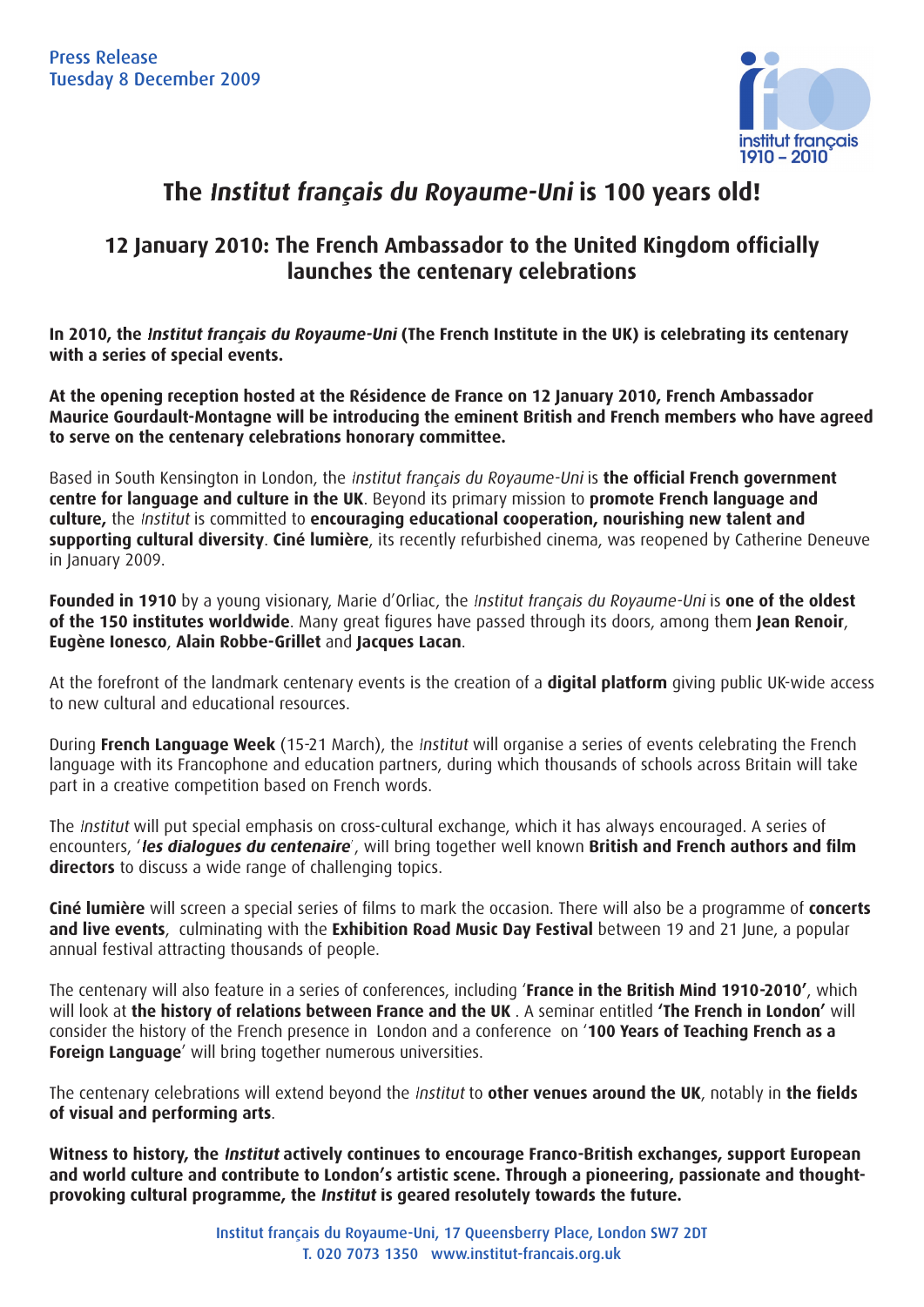

### Note to the Editors

#### **History of the Institut français**

The adventure of the Institut français began thanks to the determination of **a young 19-year-old Frenchwoman: Marie d'Orliac**. With the immediate **support of British personalities** such as **Lord and Lady Askwith**, **Mr and Mrs Emile Mond**, and **French public figures** including the French Ambassador **Paul Cambon**, d'Orliac created the **Université des Lettres françaises in 1910**. From the very start, the new institution set out **to promote the best of French culture, encourage exchanges and teach the French language**. **Three years later**, the institution was integrated with the University of Lille under the name **«Institut français du Royaume-Uni»**.

**During the First World War**, faced with an influx of French and Belgian refugees, the Institut francais' opened its classes to French-speaking pupils. This was the **beginning of the Lycée français**, which French and British companies helped to finance.

Under the patronage of the French President and members of the British Royal Family, the years that followed were culturally very active. Institut directors were alternately French and British: André Maurois, André Citroën, TS Eliot, Katherine Mansfield... The address of the Institut changed several times, but soon its premises were too small and a new building was designed containing classrooms (Lycée français), a library, theatre, ballroom and café. **The amazing Art Deco building that now houses the Institut français was inaugurated in 1939. 1939.**

**The Second World War** put a brutal stop to these efforts. The Lycée, like all other schools in London, was evacuated. Denis Saurat, the then director of the Institut français, joined General De Gaulle. **The Institut was made available to the Free French Forces**, as was Saurat's knowledge of England. English language lessons were given to French people who had fled France. Cultural activities continued under the leadership of Denis Saurat, who prided himself in keeping the *Institut français* open every day throughout the war. The *Institut* survived thanks to the generosity of the British and their government, the French in London, and some Francophile benefactors.

**After the war**, the Institut français was **permanently attached to the French Ministry of Foreign Affairs**. Wellknown personalities visited regularly: Jean-Louis Barrault and Madeleine Renaud, Jean Renoir, Abel Gance, Darius Milhaud, Valéry Larbaud...The Institut and the Lycée were definitively separated in 1963, and the teaching of French as a foreign language became an important activity at the Institut. From then on, the building at 14 Cromwell Place was dedicated to French language courses.

**In 1995, the library was completely renovated** and made fully accessible to the public. The cinema, which had put on memorable screenings during its time as a ciné-club, now became a fully-fledged cinema, the **Ciné lumière, inaugurated by Catherine Deneuve in 1998, and again in 2009, after it had been renovated** and equipped with a digital projector.